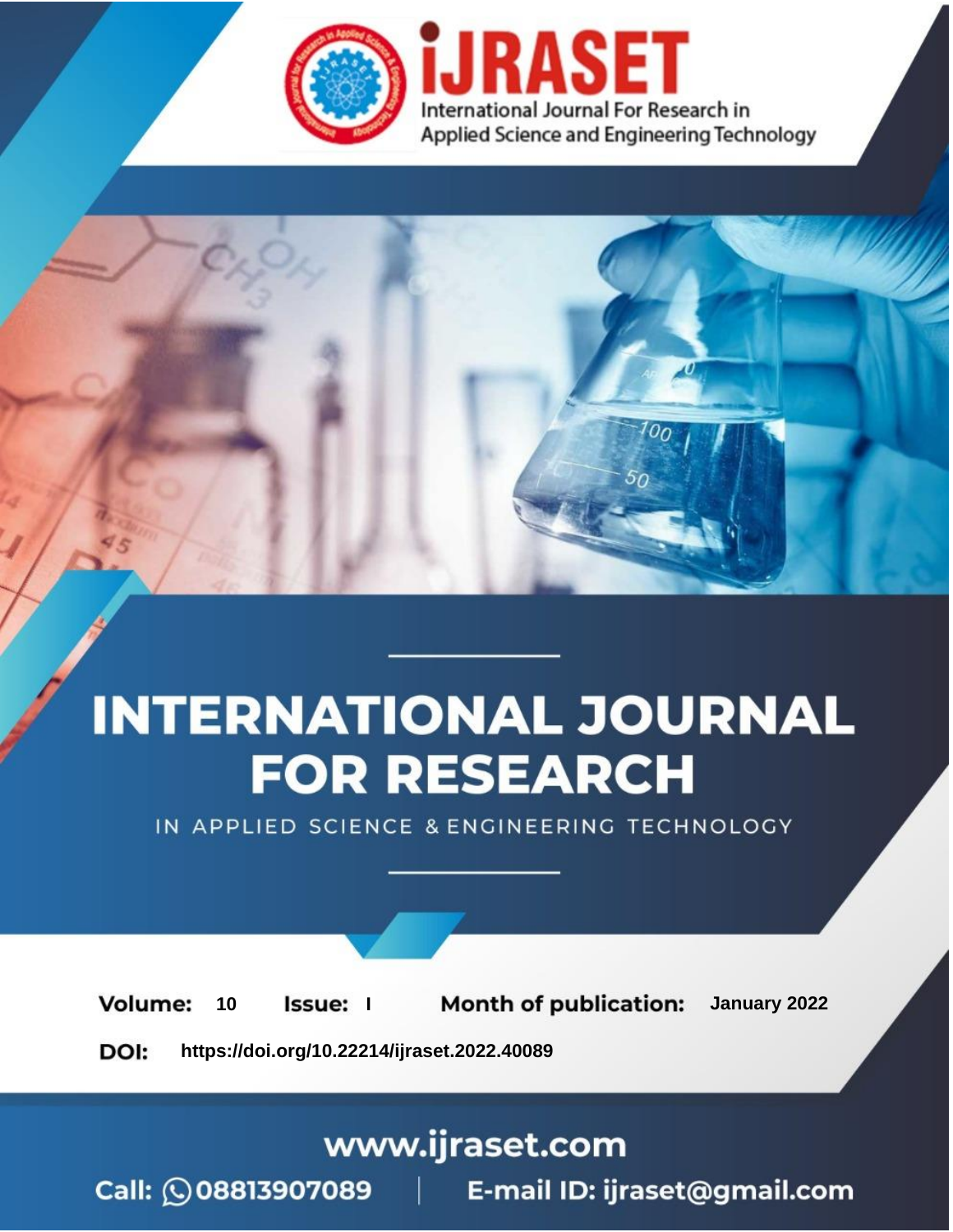

### **Secure Integrity Auditing System for Electronic Patient Health Records using Advanced Encryption Techniques**

Kulkarni Vaibhav G.<sup>1</sup>, Bidve Manisha P.<sup>2</sup>

*<sup>1</sup>DBAT University, <sup>2</sup>Asst. Professor, Department of CE, M.S.Bidve Engineerin College, Latur, Maharashtra, India*

*Abstract: Cloud computing is one of evolving technology nowadays, giving versatile services. However, secure information sharing is vulnerable to cloud computing. With cloud storage services, users can remotely keep their information to the cloud and recognize the data sharing with others. Electronic wellbeing record (EHR) is a framework that gathers patients' computerized wellbeing data and offers it with other medical care suppliers in the cloud. Since EHR contains a lot of critical and delicate data about patients, it is necessitated that the framework guarantees reaction accuracy and capacity respectability. The verifiable database (VDB), where a user's redistributes his huge data set to a cloud worker and makes questions once he needs certain information, is proposed as an effective updatable distributed storage model for asset compelled users. To improve productivity, most existing VDB plans use confirmation reuse and evidence refreshing strategy to demonstrate accuracy of the question results. Notwithstanding, it overlooks the "continuous" of confirmation age, which brings about an overhead that the user needs to perform additional cycle (for example evaluating plans) to check stockpiling trustworthiness. In this paper, we propose a publicly verifiable shared updatable EHR database scheme that supports privacy-preserving using secure encryption and batch integrity checking.*

*Keywords: cloud storage, data integrity auditing, functional commitment, privacy-preserving auditing, sensitive information hiding, third-Party Auditor (TPA), user revocation Verifiable database.*

#### **I. INTRODUCTION**

The cloud services industry has expanded unprecedentedly with the exponential increase in global knowledge. Many cloud providers are in the process of launching cloud services and products, including Am-azon, GOOGLE, Alibaba, Huawei and Microsoft. People start to supply the cloud service providers with their massive data storage tasks (CSPs). It no longer limits them to a small amount of local storage and computer resources. As a concrete and high-quality example of cloud storage, many organisations, like the United-States National Coordinator for Health Information Technology are strongly supporting the cloud-based electronic health records (CB-EHR), a system which collects the patients' digital health information. The patient EHRs can be accessed and updated later on the workstation or mobile device. Different medical institutions can exchange patient EHRs uploaded into the cloud to assist patients in better care, assist scientists in the study of diseases and re-searches, and support departments of public health forecast, track and potentially deter the outbreak of infectious diseases. As an independent management agency is the cloud service provider (CSP), consumers literally relinquish the absolute control of their EHRs. This poses security problems in the externalization of activities. For example, for a variety of reasons cloud servers will return false results, such as cloud malfunctioning and the attack by a hacker. The incorrect value returned may have a significant effect on all aspects of the medical system. The main issue with the EHR method is therefore how to check each time the server answers correctly.

Electronic Health Record Systems (CB-EHR) based on the cloud are increasing now a days. There are three traditional CB-EHR systems: data owners, suppliers of data and a Cloud server. Data owners and data providers are specified in the CB-EHR framework as both patients and hospitals. Data owners may allow data providers to download their EHRs directly to the cloud. The CB-EHR framework provides data owners with a more complete overview of their EHRs every time and everywhere, better equipped for medical meetings and unforeseen emergencies, a better image on personal health and fitness targets. Through the sharing, collaboration and engaging of patients in different ways data providers can explore the CB-PHR framework to provide improved medical services.

We propose in this paper a highly efficient CB-EHR scheme that guarantees good privacy. Each data owner in our system allowed multiple data providers to supply the cloud server with encrypted health records and data indices. In two desirable features, our system differs from previous work. First of all, a special, symmetrical key is used by each data provider from the same data owner for data index encryption, thus resisting a single point. Secondly, every data owner does not need to manage the keys with individual health providers and can send a single encrypted query to the cloud server to check all his data suppliers for encrypted health data. The second function makes query processing very effective.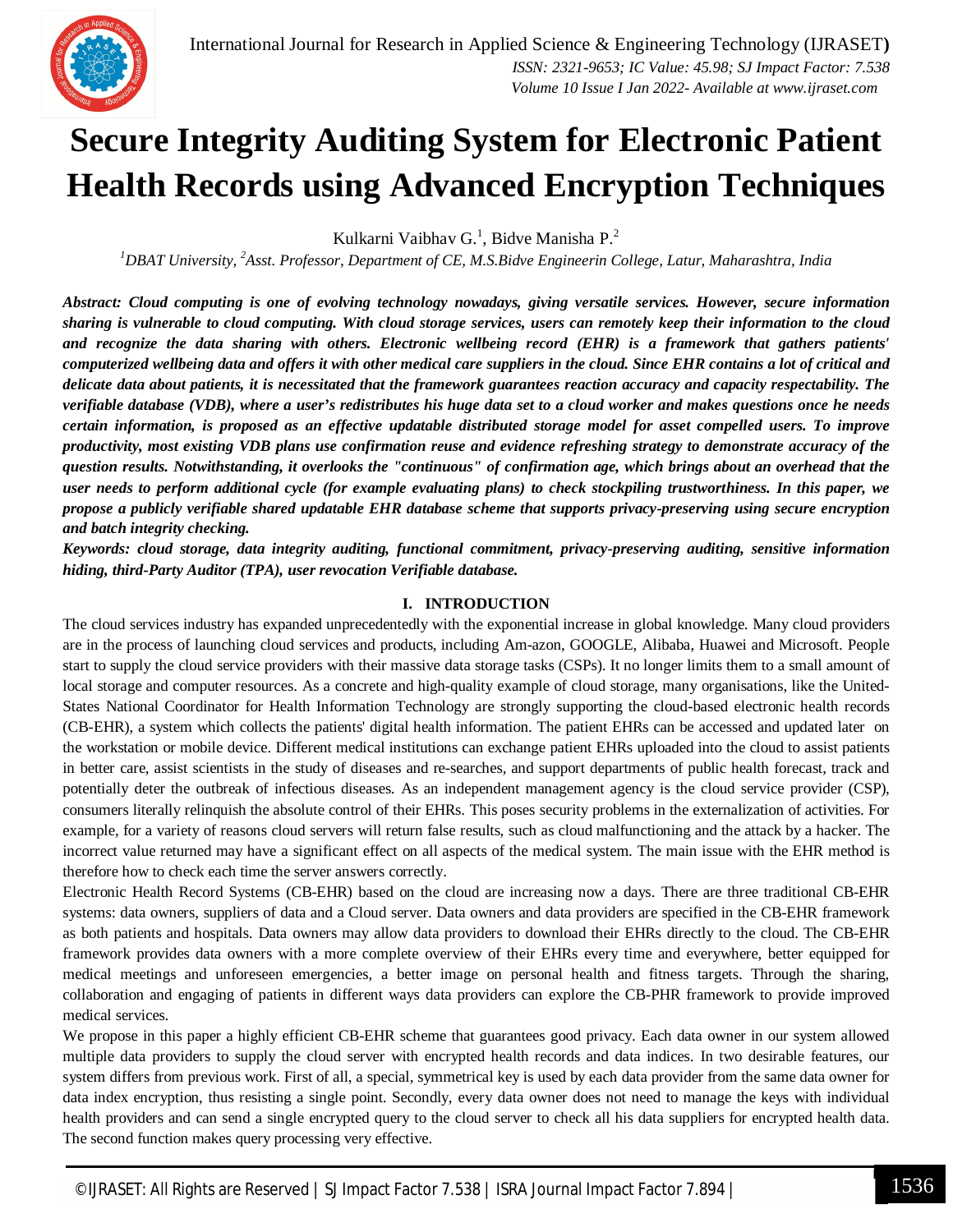

International Journal for Research in Applied Science & Engineering Technology (IJRASET**)**

 *ISSN: 2321-9653; IC Value: 45.98; SJ Impact Factor: 7.538 Volume 10 Issue I Jan 2022- Available at www.ijraset.com*

#### **II. RELATED WORK**

Boyang Wang et al [1] "Privacy preserving public Auditing for shared data in the cloud" In this paper, the identity of the signatories on each block of shared knowledge is intact personal from public verification, verifying the functionality of shared knowledge integrity without retrieving the entire file. In addition, it is ready to perform multiple auditing tasks simultaneously instead of confirming one after the other. The scheme uses a ring signature to create a homomorphism authentication so that the public verifier is able to audit the shared data integrity without retrieving the entire data, yet cannot identify who is the signatory on each block. But the scheme is unable to handle 1. Traceability - means the ability of the group manager to reveal the identity of the signer based on verification metadata in certain special circumstances. 2. How to prove the freshness of data.

Tina Esther Trueman et al [2] Ensuring privacy and data freshness for public auditing of Shared data in cloud" In this paper, it uses a new method to create specific privacy and data freshness of shared knowledge in cloud exploitation. The Holomorphic Authenticable Ring Signature (HARS) theme is used to protect user privacy and the Cover Tree Rules are used to ensure users have the required level of freshness information. Also, a third party auditor (TPA) audits the information stored in the cloud. It should be able to verify the credibility of the CSP without revealing the identity of the users in the group. The disadvantage is that malicious activities by the user cannot be detected. The difficulty of this system is to increase the traceability, which means that only the genuine user can verify the identity of the signer so that the malicious entertainment done by the user in the group can be maintained. Rongxing Lu et al [3] "Toward Efficient and Privacy- Preserving Computing in Big Data Era". In this paper, it is introducing an efficient and privacy-protecting cosine equivalence (PCSC) computer protocol in response to data mining efficiency and privacy requirements in the Big Data era. The proposed PCSC protocol is not only confidential but also efficient. This is especially true for big data analysis. The advantage is that the calculation of the proposed PCSC protocol will increase even when the overhead n is large.The downside is that certain privacy needs to be provided for certain big data analytics. Privacy is introducing computing-like protocols to provide complete and unique protection in the big data age.

S. Fugkeaw et al [4] Privacy-preserving access control model for big data Cloud". In this paper, it integrate access manages that combine role-primarily access control (RBAC) versions, symmetric encryption, and cipher text attribute-based holistic encryption (CP-ABE) to support micro-access control for large data outsourced to cloud storage systems. They also demonstrate the efficiency and overall performance of our proposed plan through implementation.

J. Yu et al [5]: Enabling Cloud Storage Auditing with Verifiable Out-sourcing of Key Updates." In this paper, the major updates are often accurately outsourced to certain official parties and as a result the burden of important things-updates on the protectors will be kept to a minimum. Third-party auditors (TPAs) in many of the present public auditing designs, in our case, allow legitimate celebration functions and make each storage at the rate of auditing and therefore relaxed key updates for key-exposure resistance. In this technique, the TPA must maintain the encrypted model of the client's secret key while fulfilling these burdensome responsibilities on behalf of the client. The simplest client needs to download the encrypted mystery key from TPA when uploading new files to the cloud. In addition, this layout equips customers with the functionality to verify the validity of encrypted mystery keys provided using TPA. One problem with this system is that TPA needs to outsource calculations for major updates because TPA does not understand the important secret key of the protector.

Tejaswani et al. [6] has proposed a "Privacy preserving public verifiability for integrity of data storage in cloud computing". In this paper, Data privacy is achieved using the Merkel hash tree and RSA-based cryptography algorithms. In this proposed method, the user first generates a public and private key and then encrypts the file with a computer signature on the encrypted file. User sent signature and public key to TPA. TPA then creates a task and sends it to the server. The server calculates the return and provides the TPA. The TPA then checks the integrity of the data by comparing the response with the signature. The proposed approach is safe. Also, data integrity and confidentiality are achieved. It does not support data dynamics with batch auditing.

J. Yuan and S. Yu, [7] "Public Integrity Auditing for Dynamic Data Sharing with Multi-User Modification". In this paper, a single cloud node is used by tracked users to track the last updated authentication tag. In this case, if the cloud node responsible for the tag update is negotiating due to some internal bugs or external attacks, the canceled user will be able to get the legal authentication tag.

Q. Wang, C. Wang, K. Ren, W. Lou, and J. Li, [8] "Enabling Public Auditability and Data Dynamics for Storage Security in Cloud Computing". In this paper, It has proposed a design that allows users to monitor data stored in cloud storage. This technique can only be useful for finding modified blocks using the homomorphic token pre-computation technique and then using the eraser coded method to retrieve selected blocks from multiple servers. It uses pre-compiled verification tokens to complete data storage accuracy and data error localization simultaneously.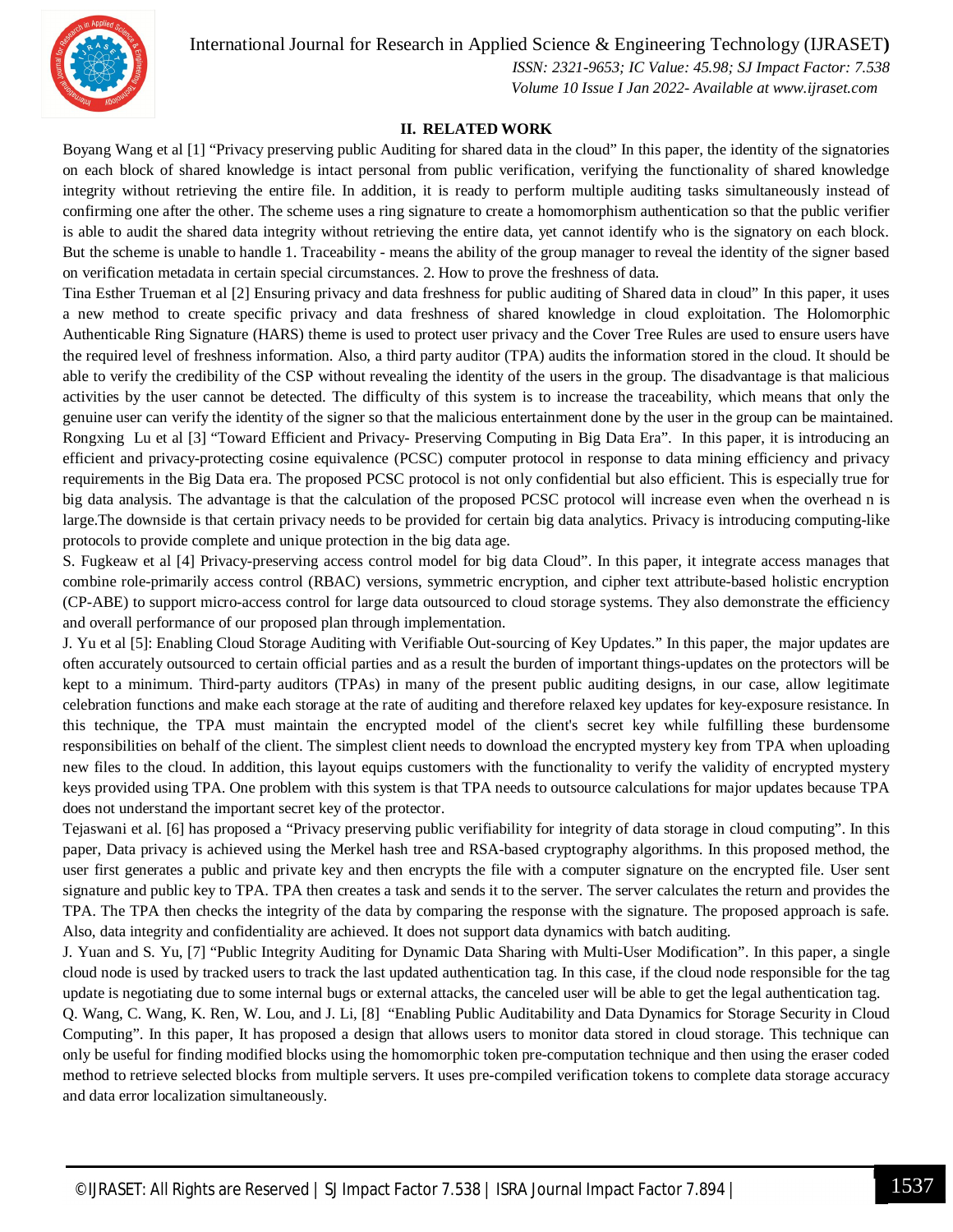

auditing.

International Journal for Research in Applied Science & Engineering Technology (IJRASET**)**  *ISSN: 2321-9653; IC Value: 45.98; SJ Impact Factor: 7.538 Volume 10 Issue I Jan 2022- Available at www.ijraset.com*

K. He, C. Huang, J. Shi and J. Wang, [9] "Public Integrity Auditing for Dynamic Regenerating Code Based Cloud Storage". In this paper, it proposes a scheme in which the data owner first encrypts the information file using the renewal code and then the coded file will be transversely stored on multiple cloud servers. Multiple cloud servers can suggest the same service provider or different service providers. The data owner can perform block-level dynamic operations to modify, add, and delete blocks on outsourced data. Auditors can cleverly standardize the integrity of data stored on multiple cloud servers; Again, data files are frequently updated by the data owner. The confidentiality and integrity of the data stored in the cloud is a hallmark of reputation in cloud computing. S. More and S. Chaudhari, [10] "Third Party Public Auditing Scheme for Cloud Storage". In this paper, a mechanism using MHT and RSA algorithms is proposed. In their system, it has implemented a system that provides public auditability only for static data. If the owner makes some changes to the original file, TPA will not be able to give proper results. Again, failed to provide batch

#### **III.OPEN ISSUES**

A lot of work has been done in this field thanks to its extensive use and applications. This section mentions some of the approaches that have been implemented to achieve the same purpose. These works are mainly differentiated from the techniques for auditing systems. Unauthorized entities may gain malicious access to EHRs without consent of patients, which has detrimental impacts on data integrity, privacy and security of cloud e-health systems. Moreover, patients may find it difficult to track and manage their health records shared among healthcare providers on clouds. The cloud sever will honestly perform the data requests, but meanwhile will obtain personal information without consent of users, which leads to serious information leakage issues and network security.Now days, preserving sensitive health information against potential threats become big problem.

#### **IV.CONCLUSION**

A very useful method for verifiable EHR storage is the verifiable database principle. Yet reuse of facts and server updating technologies to maximize device performance and Data accuracy inspection struggles to achieve. In this piece, we are suggesting a new VDB update scheme based on the Functional commitment to protecting privacy Auditing for honesty and member activities Join and exclude. Two EHR safety standards Implemented: right server answer and Integrity in data stocking. Our VDB system is the right thing to do without too much machine rise, protection priorities. And this is our VDB scheme Minimum cost for terminal connectivity with Output is limited.

#### **V. ACKNOWLEDGMENT**

Express my true sense of gratitude, to my guide of the project Prof. M. P. Bidve for her precious collaboration and guidance that she gave me during my research, to inspire me and provide me with all the laboratory facilities. She allowed me to carry out this research work in a very simple and practical way. I would also like to express my thanks to our HOD. Prof. S.R. Tandle, Coordinator Prof. N. J. Pathan, and Principal Prof. B. V. Dharne and all my friends who, knowingly or unknowingly, helped me during my hard work.

#### **REFERENCES**

- [1] Boyang Wang, Baochun Li,Hui Li, "Privacy-Preserving Public Auditing for Shared Data in the Cloud" IEEE TRANSACTIONS ON CLOUD COMPUTING, VOL. 2, NO. 1, JANUARY-MARCH 2014.
- [2] Tina Esther Trueman ,P.Narayan asamy "Ensuring privacy and data freshness for public auditing of Shared data in cloud," 2012:
- [3] Rongxing Lu, Hui Zhu, Ximeng Liu, Joseph K. Liu, Jun Shao , "Toward Efficient and Privacy-Preserving Computing in Big Data Era " July/August 2014
- [4] S. Fugkeaw , H. Sato, Chiang Mai , "Privacy-preserving access control model for big data Cloud", International Computer Science and Engineering Conference (ICSEC), 2015, pp. 1-6.
- [5] J. Yu, K. Ren, and C. Wang, "Enabling cloud storage auditing with verifiable outsourcing of key updates," IEEE Trans. Inf. Forensics Security, vol. 11, no. 6, pp. 1362–1375, Jun. 2016.
- [6] Tejaswini, K. Sunitha, and S. K. Prashanth, —Privacy preserving and public auditing service for data storage in cloud computing, lParipexIndian Journal of Research, vol. 2, no. 2, pp. 131–133, Jan. 2012.
- [7] J. Yuan and S. Yu, —Public Integrity Auditing for Dynamic Data Sharing with Multi-User Modification, I IEEE Transactions on Information Forensics and Security 2015.
- [8] Q. Wang, C. Wang, K. Ren, W. Lou, and J. Li, —Enabling Public Auditability and Data Dynamics for Storage Security in Cloud Computing, IEEE Transactions on Parallel and Distributed Systems, 22(5):847–859, 2011.
- [9] K. He, C. Huang, J. Shi and J. Wang, Public Integrity Auditing for Dynamic Regenerating Code Based Cloud Storage, I IEEE Symposium on Computers and Communication (ISCC), 2016.
- [10] S. More and S. Chaudhari, —Third Party Public Auditing Scheme for Cloud Storage, | Procedia Computer Science, vol. 79, pp. 69-76, 201